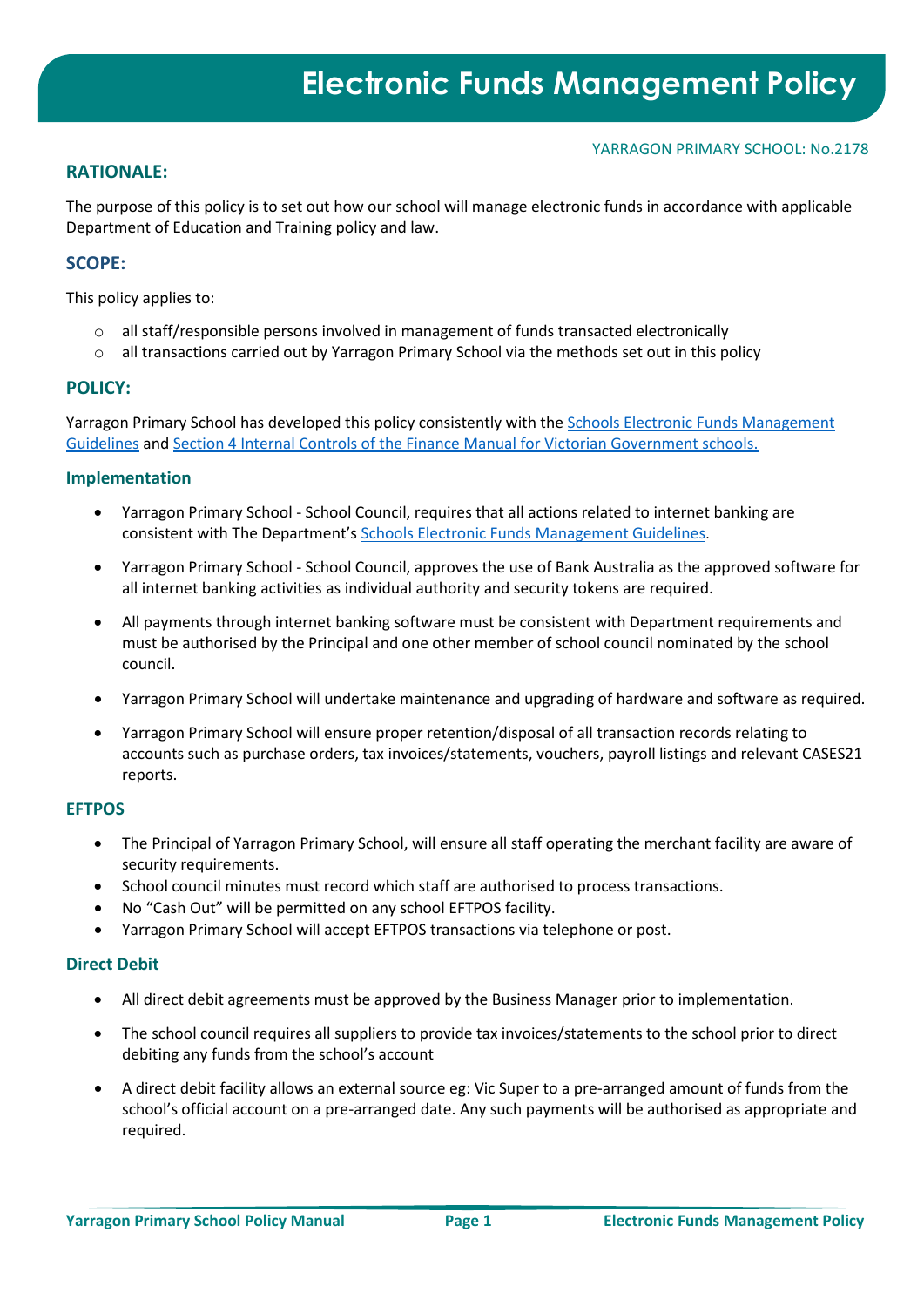#### YARRAGON PRIMARY SCHOOL: No.2178

• Yarragon Primary School will ensure adequate funds are available in the Official Account for the "sweep" of funds to the supplier.

### **Direct Deposit**

- Yarragon Primary School utilises a "two user authorisation of payments" banking package, as it contains a greater degree of security and access controls.
- Creditor details will be kept up to date and the treatment of GST for creditors will be monitored.
- Payment transactions will be uploaded as a batch through the CASES21 system.
- All payments made through the internet banking system must be authorised by two authorised officers.
- The various internal controls that need to be considered include:
	- o the identification of staff with administrative responsibilities e.g. Business Manager to access statements and upload batches
	- o the identification of staff with authorisation/signatory responsibilities e.g. The Principal and School council delegate for the authorisation of payments
	- $\circ$  the Business Manager must not have banking authorisation/signatory responsibilities other than for the transferring of funds between school bank accounts
	- $\circ$  the allocation and security of personal identification number (PIN) information or software authorisation tokens
	- o the setting up of payee details in CASES21
	- o the authorisation of transfer of funds from the official account to payee accounts
	- o alternative procedures for processing, using the direct deposit facility, for periods of Business Manager's and Principal leave of absence.

#### **BPay**

Yarragon Primary School - School Council, will approve in writing the school council's decision for the utilisation of BPAY.

Payments made by BPay are subject to the same requirements as for all transactions relating to accounts such as:

- o purchase orders
- o tax invoices/statements
- o payment vouchers
- o signed screen prints and payee details
- o relevant CASES21 reports etc.

This includes a requirement for the principal to sign and date BPay transaction receipts attached to authorised payment vouchers.

# **COMMUNICATION:**

This policy will be communicated to our staff in the following ways:

- Included in staff induction processes for all staff who are involved in funds management
- Included in staff handbook/manual for relevant staff